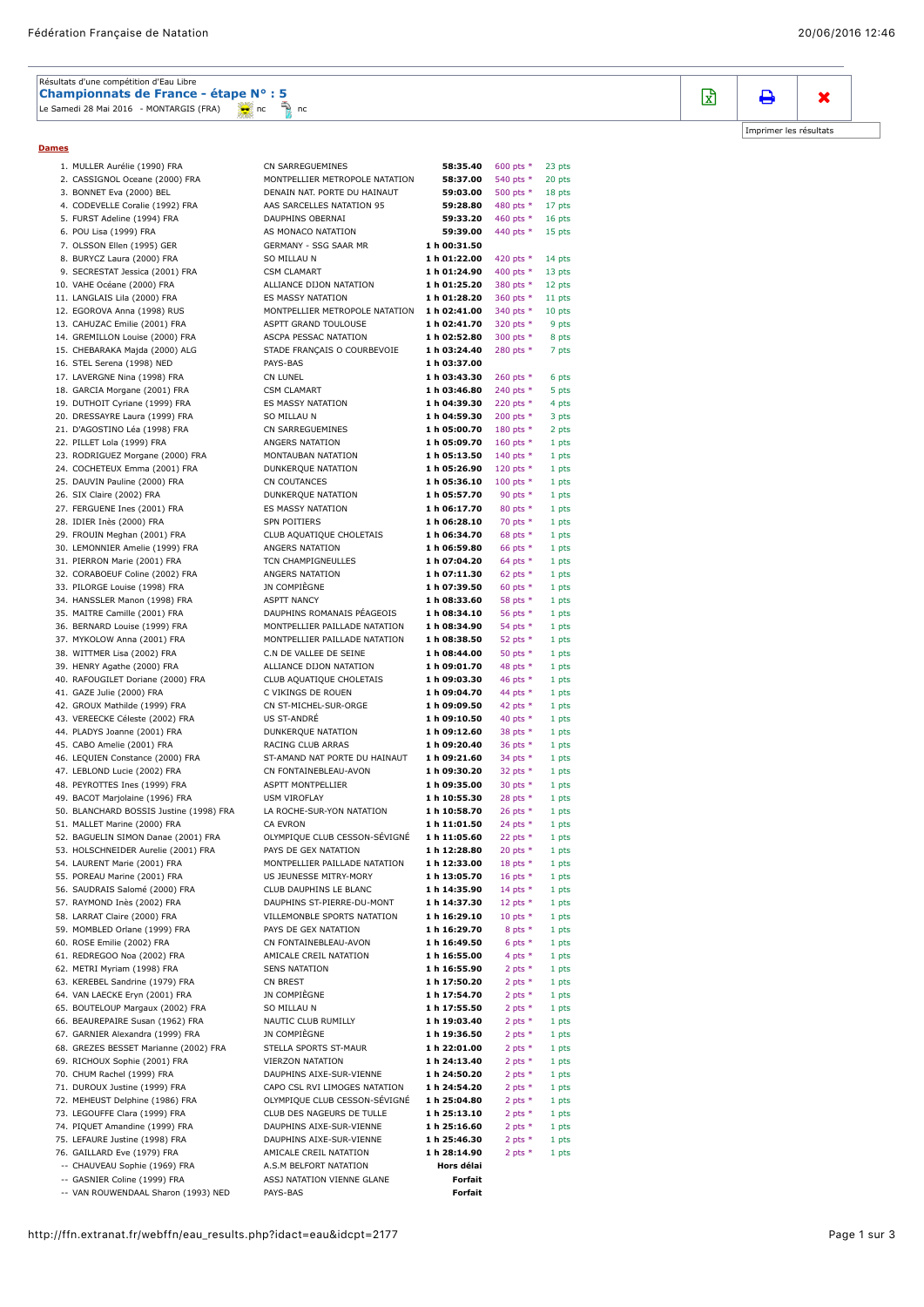## Fédération Française de Natation 20/06/2016 12:46

|                  | -- BOSSLET Sarah (1993) GER                                         | GERMANY - SSG SAAR MR                                   | Forfait                      |                           |                  |
|------------------|---------------------------------------------------------------------|---------------------------------------------------------|------------------------------|---------------------------|------------------|
|                  | -- CAREL Céline (2001) FRA                                          | CN LE PLESSIS-ROBINSON                                  | Forfait                      |                           |                  |
|                  | -- POMARES Cindy (1990) FRA                                         | US JEUNESSE MITRY-MORY                                  | Forfait                      |                           |                  |
|                  |                                                                     |                                                         |                              |                           |                  |
| <b>Messieurs</b> |                                                                     |                                                         |                              |                           |                  |
|                  | 1. WEERTMAN Ferry (1992) NED                                        | PAYS-BAS                                                | 53:47.10                     |                           |                  |
|                  | 2. OLIVIER Marc-Antoine (1996) FRA<br>3. REYMOND Axel (1994) FRA    | DENAIN NAT. PORTE DU HAINAUT<br><b>CSM CLAMART</b>      | 53:47.80<br>53:51.70         | 600 pts $*$<br>540 pts *  | 23 pts<br>20 pts |
|                  | 4. WASCHBURGER Andreas (1987) GER                                   | GERMANY - SSG SAAR MR                                   | 53:52.40                     |                           |                  |
|                  | 5. SCHOUTEN Marcel (1993) NED                                       | PAYS-BAS                                                | 53:59.20                     |                           |                  |
|                  | 6. FONTAINE Logan (1999) FRA                                        | C VIKINGS DE ROUEN                                      | 54:05.60                     | 500 pts *                 | 18 pts           |
|                  | 7. CORBEL Yann (1995) FRA<br>8. BARTELS Felix (1996) GER            | ANGERS NATATION<br>GERMANY - SSG SAAR MR                | 54:06.10<br>54:06.50         | 480 pts *                 | 17 pts           |
|                  | 9. CATTIN VIDAL Damien (1988) FRA                                   | C VIKINGS DE ROUEN                                      | 54:09.20                     | 460 pts $*$               | 16 pts           |
|                  | 10. BOSCHER Guillaume (1993) FRA                                    | STADE CLERMONT NATATION                                 | 54:09.60                     | 440 pts *                 | 15 pts           |
|                  | 11. SMITS Pepijn (1996) NED                                         | PAYS-BAS                                                | 54:16.20                     |                           |                  |
|                  | 12. BARTELS Moritz (1998) GER                                       | GERMANY - SSG SAAR MR                                   | 55:02.10                     |                           |                  |
|                  | 13. PANNIER Anthony (1988) FRA<br>14. ROLDAN MUNOZ Enzo (1999) FRA  | AAS SARCELLES NATATION 95<br>DAUPHINS ROMANAIS PEAGEOIS | 55:03.40<br>55:46.80         | 420 pts $*$<br>400 pts *  | 14 pts<br>13 pts |
|                  | 15. POURANTRU Pierre-Julian (1994) FRA                              | <b>EMS BRON</b>                                         | 55:47.70                     | 380 pts *                 | 12 pts           |
|                  | 16. AUBAN Alexandre (1997) FRA                                      | ASPTT GRAND TOULOUSE                                    | 55:49.00                     | 360 pts *                 | 11 pts           |
|                  | 17. GUY Alexis (1998) FRA                                           | AQUATIC CLUB BOURGES                                    | 55:51.20                     | 340 pts *                 | 10 pts           |
|                  | 18. MOKHFI Naim (2000) FRA<br>19. BATTE Clement (2000) FRA          | ES MASSY NATATION<br>C.N DE VALLEE DE SEINE             | 55:52.00<br>55:52.20         | 320 pts *<br>300 pts *    | 9 pts            |
|                  | 20. IRIART Charley (2000) FRA                                       | ASPTT GRAND TOULOUSE                                    | 57:14.20                     | 280 pts *                 | 8 pts<br>7 pts   |
|                  | 21. BERNARD Valentin (1997) FRA                                     | C VIKINGS DE ROUEN                                      | 58:04.80                     | 260 pts $*$               | 6 pts            |
|                  | 22. CAILLE Dany (2000) FRA                                          | CLUB AQUATIQUE CHOLETAIS                                | 58:35.20                     | 240 pts $*$               | 5 pts            |
|                  | 23. LEPAGE Alexandre (1999) FRA                                     | MONTPELLIER PAILLADE NATATION                           | 58:42.70                     | 220 pts *                 | 4 pts            |
|                  | 24. AULIDI Hugo (1998) FRA<br>25. RODRIGUES Adrien (2000) FRA       | <b>GIRONDINS BORDEAUX</b><br>ES MASSY NATATION          | 58:44.20<br>58:47.70         | 200 pts $*$<br>180 pts *  | 3 pts<br>2 pts   |
|                  | 26. SKOTADIS Jorgos (1998) NED                                      | PAYS-BAS                                                | 58:48.40                     |                           |                  |
|                  | 27. VANDEVELDE Alexis (2001) FRA                                    | SN VERSAILLES                                           | 58:50.60                     | 160 pts $*$               | 1 pts            |
|                  | 28. SAILLARD Hugo (2001) FRA                                        | C.N DE VALLEE DE SEINE                                  | 58:54.80                     | 140 pts *                 | 1 pts            |
|                  | 29. GIBOT Florian (2000) FRA                                        | JN COMPIÈGNE                                            | 59:02.80                     | 120 pts $*$               | 1 pts            |
|                  | 30. RABIER Corentin (1998) FRA<br>31. BONEL Antonyn (2001) FRA      | C VIKINGS DE ROUEN<br>CN ST-MICHEL-SUR-ORGE             | 59:19.10<br>59:19.30         | 100 pts $*$<br>90 pts $*$ | 1 pts<br>1 pts   |
|                  | 32. BERNIER Mathieu (2000) FRA                                      | ANGERS NATATION                                         | 59:19.50                     | 80 pts $*$                | 1 pts            |
|                  | 33. FARGEOT Thomas (2001) FRA                                       | DAUPHINS TOULOUSE OEC                                   | 59:23.00                     | 70 pts $*$                | 1 pts            |
|                  | 34. AROT Julien (1992) FRA                                          | SN VERSAILLES                                           | 59:26.80                     | 68 pts $*$                | 1 pts            |
|                  | 35. CHEDRU Sébastien (1999) FRA                                     | ST-NAZAIRE ATLANTIQUE NATATION                          | 59:27.20                     | 66 pts $*$                | 1 pts            |
|                  | 36. CHIOTTI Romeo (2000) FRA<br>37. LESPRIT Paul (1999) FRA         | SO MILLAU N<br>STELLA SPORTS ST-MAUR                    | 59:28.60<br>59:32.00         | 64 pts $*$<br>62 pts $*$  | 1 pts<br>1 pts   |
|                  | 38. PORCHERON PITTINO Anthony (1997) FRA                            | AQUATIC CLUB BOURGES                                    | 59:32.60                     | 60 pts $*$                | 1 pts            |
|                  | 39. MERLE Matys (2000) FRA                                          | DAUPHINS ROMANAIS PÉAGEOIS                              | 59:35.30                     | 58 pts $*$                | 1 pts            |
|                  | 40. DESSOIT Maxence (2001) FRA                                      | <b>US ST-ANDRÉ</b>                                      | 59:39.10                     | 56 pts $*$                | 1 pts            |
|                  | 41. COUDRAIS Yvon (2000) FRA<br>42. COCCORDANO Aubin (2001) FRA     | STELLA SPORTS ST-MAUR<br><b>US ST-ANDRÉ</b>             | 59:39.50<br>59:39.60         | 54 pts $*$                | 1 pts            |
|                  | 43. ZACHELIN Anaïque (2001) FRA                                     | CN DE BAIE-MAHAULT                                      | 59:40.70                     | 52 pts $*$<br>50 pts $*$  | 1 pts<br>1 pts   |
|                  | 44. FURST Stephane (2000) FRA                                       | ERSTEIN AQUATIC CLUB                                    | 59:45.40                     | 48 pts $*$                | 1 pts            |
|                  | 45. TANNIERES-MENEUX Robin (1999) FRA                               | MONTPELLIER PAILLADE NATATION                           | 59:55.40                     | 46 pts $*$                | 1 pts            |
|                  | 46. DES BOSCS Arnaud (1999) FRA                                     | <b>ASPTT NANCY</b>                                      | 1 h 00:01.80                 | 44 pts $*$                | 1 pts            |
|                  | 47. BOUCHON Pierre (1999) FRA<br>48. STEPHAN William (2000) FRA     | C REDON NATATION<br>CN SARREGUEMINES                    | 1 h 00:04.40<br>1 h 00:04.80 | 42 pts $*$<br>40 pts $*$  | 1 pts<br>1 pts   |
|                  | 49. JACOLOT Baptiste (2000) FRA                                     | ES MASSY NATATION                                       | 1 h 00:11.00                 | 38 pts *                  | 1 pts            |
|                  | 50. CLUSMAN Jean-Baptiste (2001) FRA                                | US ST-ANDRÉ                                             | 1 h 00:21.80                 | 36 pts *                  | 1 pts            |
|                  | 51. MARCELIN Louis (1996) FRA                                       | STADE BÉTHUNE PÉLICAN CLUB                              | 1 h 01:22.80                 | 34 pts $*$                | 1 pts            |
|                  | 52. PARISOT Axel (2000) FRA<br>53. DUREUX Sébastien (2000) FRA      | DAUPHINS ST-PIERRE-DU-MONT                              | 1 h 01:44.50                 | 32 pts $*$                | 1 pts            |
|                  | 54. SAUDA Enzo (2001) FRA                                           | DUNKERQUE NATATION<br>ANGERS NATATION                   | 1 h 02:34.10<br>1 h 02:59.60 | 30 pts $*$<br>28 pts $*$  | 1 pts<br>1 pts   |
|                  | 55. PASCUAL Djani (2000) FRA                                        | CN NEVERS                                               | 1 h 03:04.80                 | 26 pts *                  | 1 pts            |
|                  | 56. FELICIJAN Mathieu (1998) FRA                                    | SN METZ                                                 | 1 h 03:07.10                 | 24 pts $*$                | 1 pts            |
|                  | 57. TONNEAU Guillaume (1998) FRA                                    | CN ST-MICHEL-SUR-ORGE                                   | 1 h 03:08.90                 | 22 pts $*$                | 1 pts            |
|                  | 57. GAY SEMENKOFF Justin (2000) FRA<br>59. PRYBIL Eliott (2001) FRA | <b>CSM CLAMART</b><br><b>CSM CLAMART</b>                | 1 h 03:08.90<br>1 h 03:10.30 | 22 pts $*$<br>18 pts $*$  | 1 pts<br>1 pts   |
|                  | 60. VERPLAETSE Alexandre (2000) FRA                                 | ALLIANCE DIJON NATATION                                 | 1 h 03:11.50                 | 16 pts $*$                | 1 pts            |
|                  | 61. BENDRIMIA Axel (1998) FRA                                       | CN ST-MICHEL-SUR-ORGE                                   | 1 h 03:12.60                 | 14 pts $*$                | 1 pts            |
|                  | 62. HOUIS Baptiste (2001) FRA                                       | C REDON NATATION                                        | 1 h 03:22.00                 | 12 pts $*$                | 1 pts            |
|                  | 63. GRANIER Alexandre (2000) FRA<br>64. VOTTIER Antoine (2001) FRA  | STELLA SPORTS ST-MAUR                                   | 1 h 03:24.50                 | 10 pts $*$                | 1 pts            |
|                  | 65. JACQUOT Raphael (1998) FRA                                      | C VIKINGS DE ROUEN<br><b>ASPTT NANCY</b>                | 1 h 03:27.60<br>1 h 03:31.00 | 8 pts $*$<br>6 pts $*$    | 1 pts<br>1 pts   |
|                  | 66. BERNARD-PLANESSE Paul-Etienne (1999) FRA EN TOURS               |                                                         | 1 h 03:33.30                 | 4 pts $*$                 | 1 pts            |
|                  | 67. DOLINAR Robin (1998) FRA                                        | <b>CSM CLAMART</b>                                      | 1 h 03:34.00                 | 2 pts $*$                 | 1 pts            |
|                  | 68. MERCIER Pierre-Emmanuel (1998) FRA                              | <b>CSM CLAMART</b>                                      | 1 h 03:34.60                 | 2 pts $*$                 | 1 pts            |
|                  | 69. VAROQUI Victor (2000) FRA<br>70. MARCHAND Dolhean (1999) FRA    | CN LE PLESSIS-ROBINSON<br>LA ROCHE-SUR-YON NATATION     | 1 h 03:40.30<br>1 h 04:39.70 | 2 pts $*$<br>2 pts $*$    | 1 pts<br>1 pts   |
|                  | 71. OLIVA Joris (2001) FRA                                          | <b>CSM CLAMART</b>                                      | 1 h 05:23.80                 | 2 pts $*$                 | 1 pts            |
|                  | 72. BERTRAND Juylian (1999) FRA                                     | EN TOURS                                                | 1 h 05:31.00                 | 2 pts $*$                 | 1 pts            |
|                  | 73. ALKAN Kilian (2001) FRA                                         | CN SARREGUEMINES                                        | 1 h 05:32.80                 | 2 pts $*$                 | 1 pts            |
|                  | 74. GREBERT Kyle (1999) AUS                                         | PAYS DE GEX NATATION                                    | 1 h 05:37.40                 | 2 pts $*$                 | 1 pts            |
|                  | 75. GAY SEMENKOFF Ewen (2002) FRA<br>76. DELIGNY Samuel (2000) FRA  | CN FONTAINEBLEAU-AVON<br>JN COMPIÈGNE                   | 1 h 05:38.40<br>1 h 05:46.60 | 2 pts $*$<br>2 pts $*$    | 1 pts<br>1 pts   |
|                  | 77. AMORY Alexis (1999) FRA                                         | JN COMPIÈGNE                                            | 1 h 05:46.70                 | 2 pts $*$                 | 1 pts            |
|                  | 78. VANDROMME Baptiste (2001) FRA                                   | CLUB DAUPHINS LE BLANC                                  | 1 h 05:48.30                 | 2 pts $*$                 | 1 pts            |
|                  | 79. LEMARCHAND Kyllian (2002) FRA                                   | CN LE PLESSIS-ROBINSON                                  | 1 h 05:56.70                 | 2 pts $*$                 | 1 pts            |
|                  | 80. NIESSEN Lucas (1998) FRA<br>81. PACAUD Jean-baptiste (1998) FRA | <b>ASPTT NANCY</b><br><b>SENS NATATION</b>              | 1 h 06:02.30<br>1 h 06:03.00 | 2 pts $*$<br>2 pts $*$    | 1 pts            |
|                  |                                                                     |                                                         |                              |                           | 1 pts            |